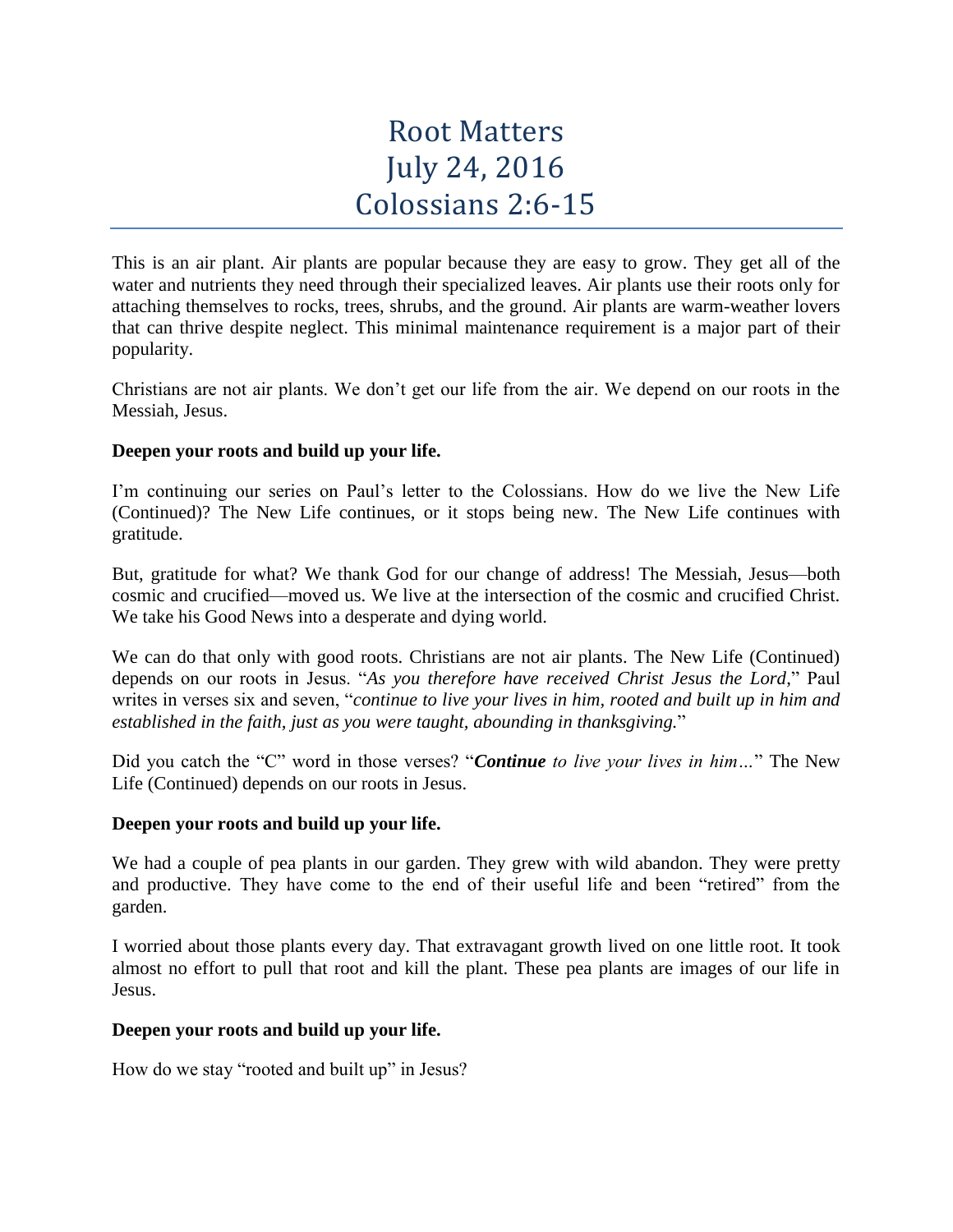First, we study God's word. "*See to it that no one takes you captive through philosophy and empty deceit…and not according to Christ.*" (Verse eight).

This passage from Colossians two is the foundation for the confirmation ministry of this church and every ELCA church. Confirmation education is a ministry of the church to our young people and their families. In that ministry, we help our young people drive their roots more deeply into Jesus as Lord and Savior. We do that so that no one will kidnap them into worldviews that take life and deny love.

It's hard to do that for our young people if Christian education is not a priority for the adults. You are the role models for our children and youth. Unless they see you making Christian education a weekly priority in your life, they will not see it as important in theirs. The greatest asset to a Christian education program is a whole bunch of adults who are committed to being rooted and built up in the faith. Will you do your part?

Please watch the bulletin and newsletter for adult education plans for this fall.

## **Deepen your roots and build up your life.**

Second, we remember our baptisms. *"[W]hen you were buried with him in baptism, you were also raised with him through faith in the power of God, who raised him from the dead*." (Verse twelve). I imagine you wash off at least once a day. I invite you to take some time whenever water touches your head. Take some time to remember, "I am baptized in the name of the Father, Son and Holy Spirit."

It's important to water our faith garden regularly. That's what happens when we remember our baptisms. Martin Luther calls this "using our Baptism rightly." In his *Large Catechism*, he urges us to "draw strength and comfort from it when our sins or conscience oppress us…" When sin, death and evil weigh us down, he urges us to shout, "But I am baptized! And if I am baptized, I have the promise that I shall be saved and have eternal life, both in soul and body."

# **Deepen your roots and build up your life.**

Third, we live in the victory. "*[God] disarmed the rulers and authorities and made a public example of them, triumphing over them in it.*" We are just back from an amazing mission trip. We sang and served. We worshipped and worked. We made friends and shared fellowship. Why would we do any of that unless God wins?

We walk with one another through changes and challenges. We strengthen one another in face of illness and death. We encourage one another in trust and hope. We hold each other accountable for faith and life. We invite others to join us on this journey. Why would we do any of that unless God wins?

## **Deepen your roots and build up your life.**

Next week we'll talk more about the shape of the victorious life.

# **Deepen your roots and build up your life.** Let's pray…